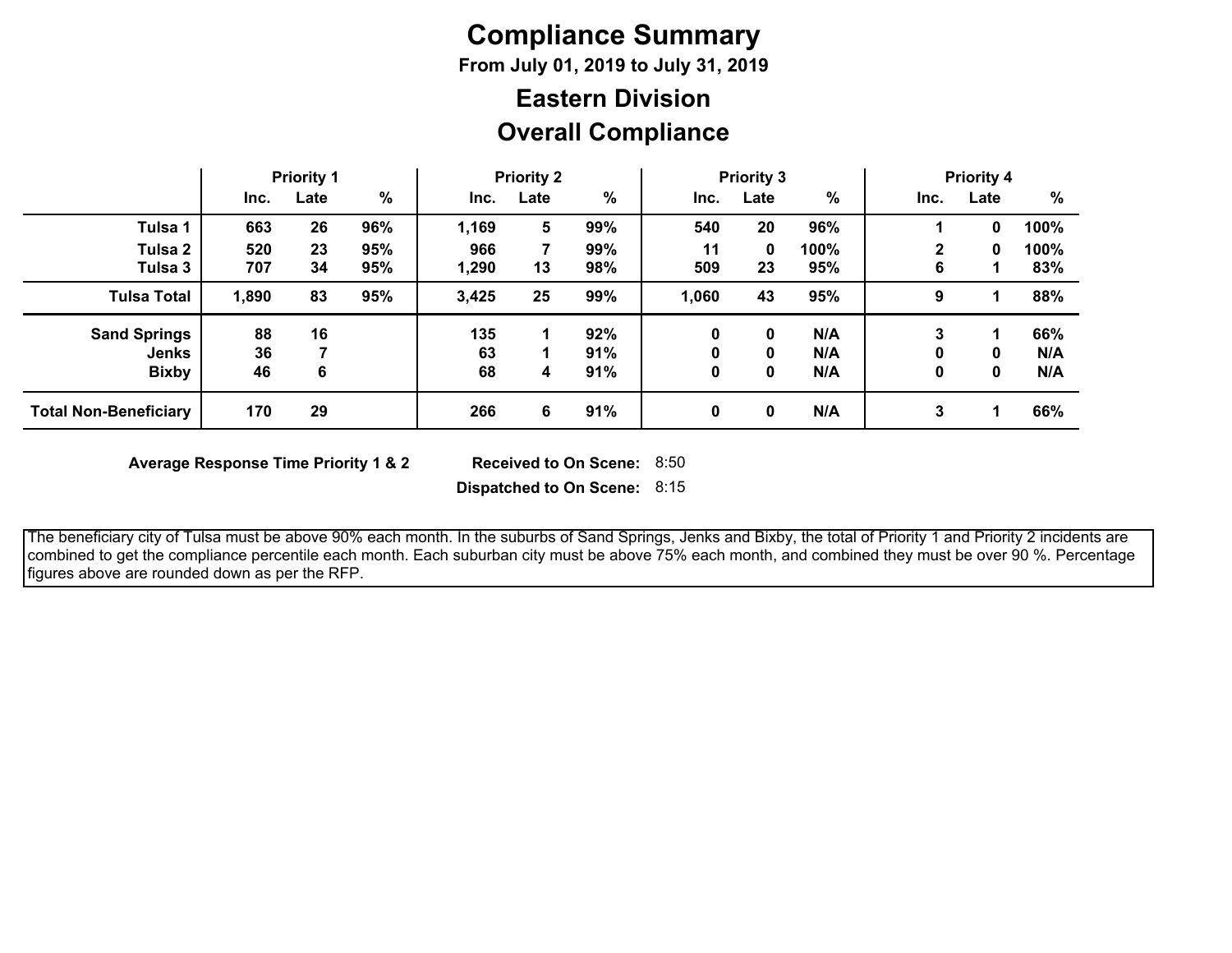# **Compliance Summary**

**From July 01, 2019 to July 31, 2019**

## **Overall Compliance Western Division**

|                               | <b>Priority 1</b> |           | <b>Priority 2</b> |       |              | <b>Priority 3</b> |      |                 | <b>Priority 4</b> |      |              |      |
|-------------------------------|-------------------|-----------|-------------------|-------|--------------|-------------------|------|-----------------|-------------------|------|--------------|------|
|                               |                   | Inc. Late | $\%$              | Inc.  | Late         | %                 | Inc. | Late            | $\frac{9}{6}$     | Inc. | Late         | %    |
| <b>Oklahoma City 1</b>        | 977               | 61        | 93%               | 1,812 | 15           | 99%               | 581  | 32 <sub>2</sub> | 94%               | 26   | $\mathbf{2}$ | 92%  |
| <b>Oklahoma City 2</b>        | 1,081             | 107       | 90%               | 1,722 | 24           | 98%               | 311  | 23              | 92%               | 4    | 0            | 100% |
| <b>Edmond</b>                 | 167               | 14        | 91%               | 299   | $\mathbf{2}$ | 99%               | 59   | 4               | 93%               | 0    | 0            | N/A  |
| <b>Total OKC &amp; Edmond</b> | 2,225             | 182       | 91%               | 3,833 | 41           | 98%               | 951  | 59              | 93%               | 30   | $\mathbf{2}$ | 93%  |
| <b>Mustang</b>                | 39                | 4         |                   | 48    | 5            | 89%               | 23   | $\mathbf{2}$    | 91%               | 0    | 0            | N/A  |
| <b>The Village</b>            | 27                | 3         |                   | 42    | 1            | 94%               | 0    | 0               | N/A               | 0    | 0            | N/A  |
| <b>Nichols Hills</b>          | 1                 | 0         |                   | 6     | 0            | 100%              | 0    | 0               | N/A               | 0    | $\mathbf{0}$ | N/A  |
| <b>Total Non-Beneficiary</b>  | 67                | 7         |                   | 96    | 6            | 92%               | 23   | $\mathbf{2}$    | 91%               | 0    | 0            | N/A  |

**Average Response Time Priority 1 & 2** 

**Dispatched to On Scene:** 8:51 Received to On Scene: 9:14

The beneficiary city of Oklahoma City must be above 90% each month. In the suburbs of Mustang, The Village, and Nichols Hills, the total of Priority 1 and Priority : incidents are combined to get the compliance percentile each month. Each suburban city must be above 75% each month, and combined they must be over 90 %. Percentage figures above are rounded down as per the RFP.